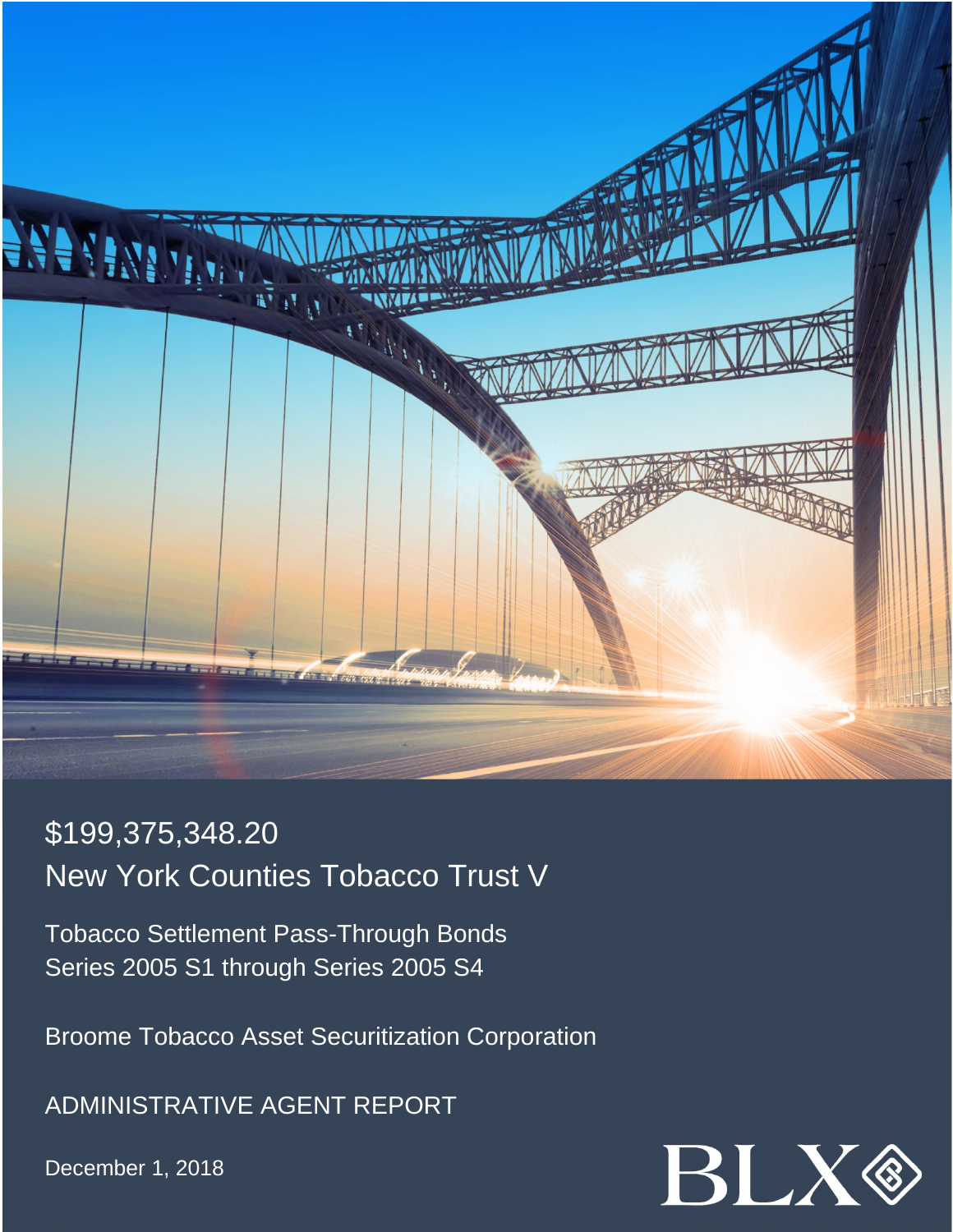*\$199,375,348.20 New York Counties Tobacco Trust V Tobacco Settlement Pass-Through Bonds Series 2005 S1 through Series 2005 S4 November 30, 2018 Page i* 

## **TABLE OF CONTENTS**

Transmittal Letter

- Schedule A Outstanding Bonds as of December 1, 2018
- Schedule B Principal and Interest Payments
- Schedule C Account Balances as of December 1, 2018

Schedule D - TSR Payments and Pending Litigation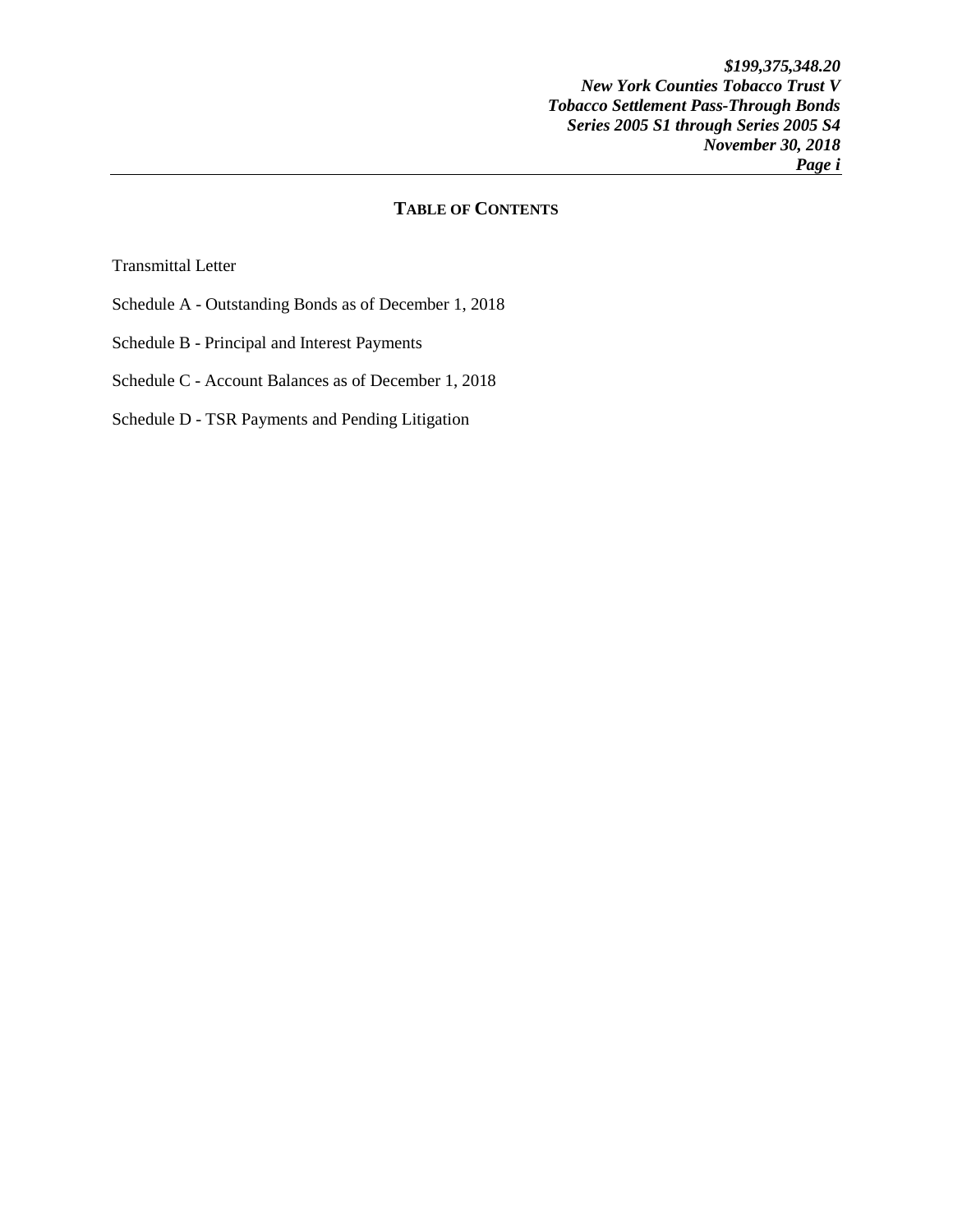

51 West 52<sup>nd</sup> St New York, NY 10019 Ph 212 506 5200 Fx 212 506 5151 blxgroup.com

November 30, 2018

Broome Tobacco Asset Securitization Corporation Edwin L. Crawford County Office Building Binghamton, NY 13902

> Re: \$199,375,348.20 New York Counties Tobacco Trust V Tobacco Settlement Pass-Through Bonds Series 2005 S1 through Series 2005 S4

Ladies and Gentlemen:

This report (the "Report") is being delivered to you pursuant to the Administrative Agent Agreement (the "AA Agreement") by and between the Broome Tobacco Asset Securitization Corporation (the "Corporation") and BLX Group LLC. The Report consists of certain calculations and statements made in accordance with Section 4.1(a)(iv) of the AA Agreement and Sections 7.08 and 6.05 of the Series 2005 Supplemental Bond Indenture dated November 1, 2005 (the "Supplemental Indenture") by and between the Corporation and Manufacturers and Traders Trust Company (the "Trustee"). Unless defined herein, all capitalized terms used herein shall have the meanings given such terms in the AA Agreement or Supplemental Indenture as applicable. Specifically, this Report is comprised of the following attachments:

- the Outstanding Bonds as of the next Distribution Date, i.e. December 1, 2018 (the "Next Distribution Date") (see Schedule A hereof);
- the amount of principal to be paid to Bondholders of each Series on the Next Distribution Date, including the amounts of maturing principal, Mandatory Sinking Fund Installments, Turbo Redemption Payments and other redemptions (see Schedule B hereof);
- the amount of interest to be paid to Bondholders of each Series on the Next Distribution Date (see Schedule B hereof);
- the amount on deposit in each Account as of the Next Distribution Date, including the amount on deposit in the Lump Sum Redemption Account (see Schedule C hereof);
- the amounts, and to the extent available, the types of payments constituting TSRs that were received during the preceding 12-month period (see Schedule D hereof);
- whether, to the knowledge of the Corporation, any litigation is pending against the State, the County or the Corporation seeking to invalidate or overturn the MSA, the Local Law, the Agreement or the proceedings pursuant to which the Bonds are issued (see Schedule D hereof).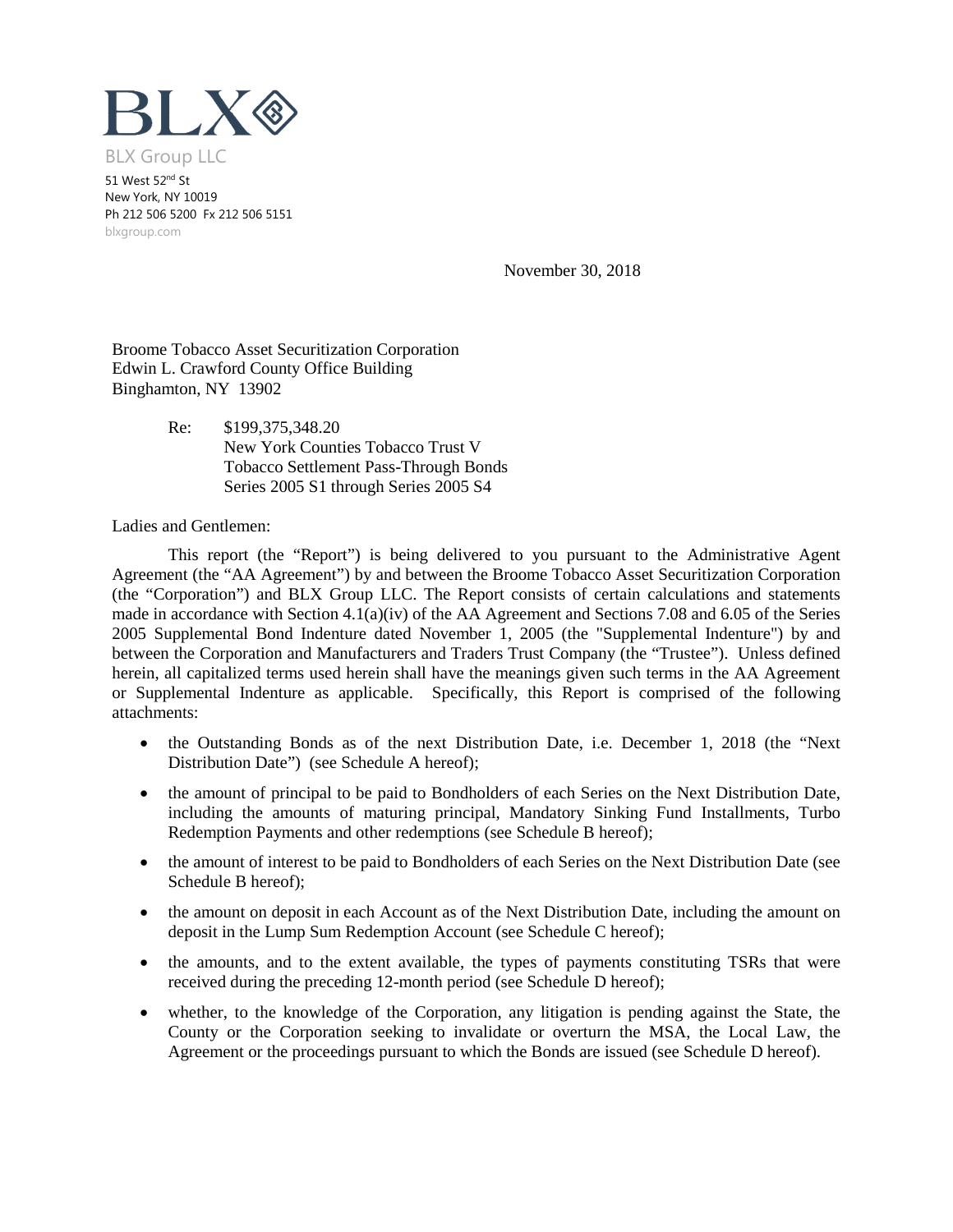

*Broome Tobacco Asset Securitization Corporation November 30, 2018 Page 2*

This Report is not to be used, circulated, quoted, referred to, or relied upon by any other person without our express written permission.

Very truly yours,

BLX Jeong LLC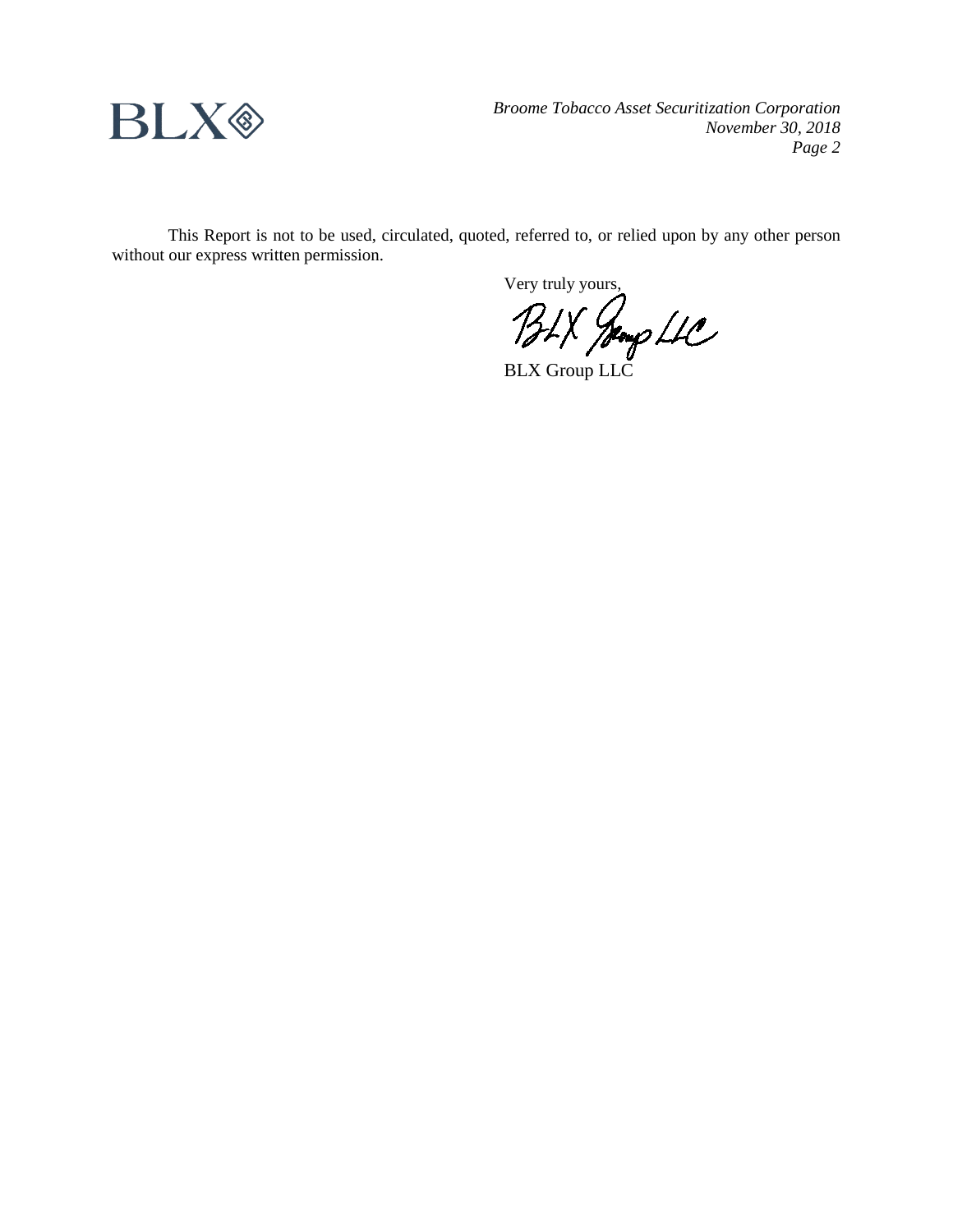**Broome Tobacco Asset Securitization Corporation**  *Schedule A - Outstanding Bonds as of December 1, 2018*

Outstanding Current Interest Bonds: \$0.00 Per Section 7.08(a) of the Supplemental Indenture and Section 4.1(a)(iv)(A) of the AA Agreement, the amount of Bonds Outstanding on December 1, 2018 (after the Turbo Redemption described on Schedule B hereof):

Outstanding Capital Appreciation Bonds (accreted value): \$5,467,681.60<br>Total Outstanding Bonds: \$5,467,681.60 Total Outstanding Bonds: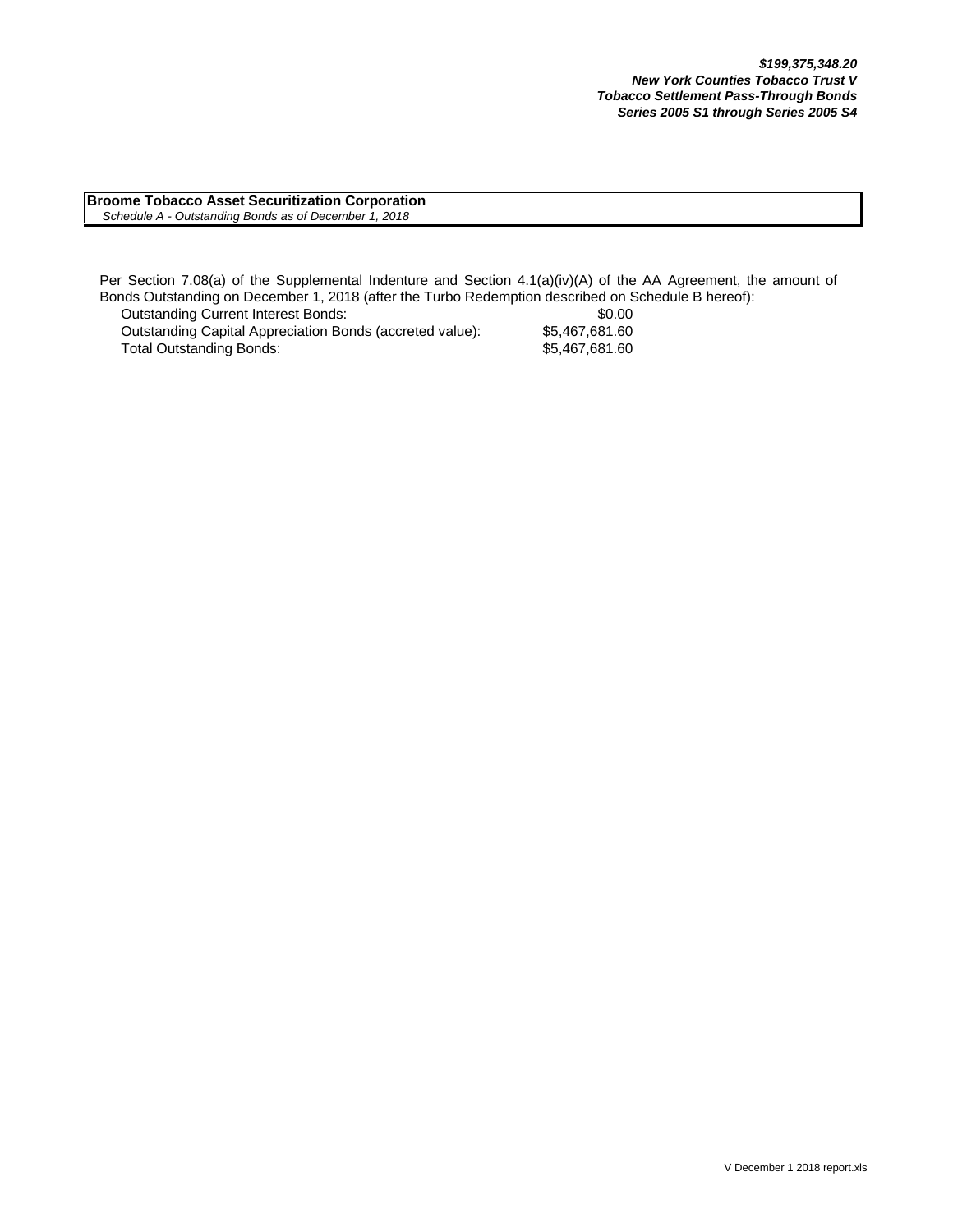#### **Broome Tobacco Asset Securitization Corporation** *Schedule B - Principal and Interest Payments*

Per Section 4.1(a)(iv)(C) of the AA Agreement, the amount of principal to be paid to Bondholders of each Series on December 1, 2018: Maturing Principal: \$0.00

| <b>Mandatory Sinking Fund Installments:</b> | \$0.00 |
|---------------------------------------------|--------|
| Turbo Redemption Payments (accreted value): | \$0.00 |
| <b>Other Redemptions:</b>                   | \$0.00 |

Per Section 4.1(a)(iv)(B) of the AA Agreement, the amount of interest to be paid to Bondholders of each Series on December 1, 2018: \$0.00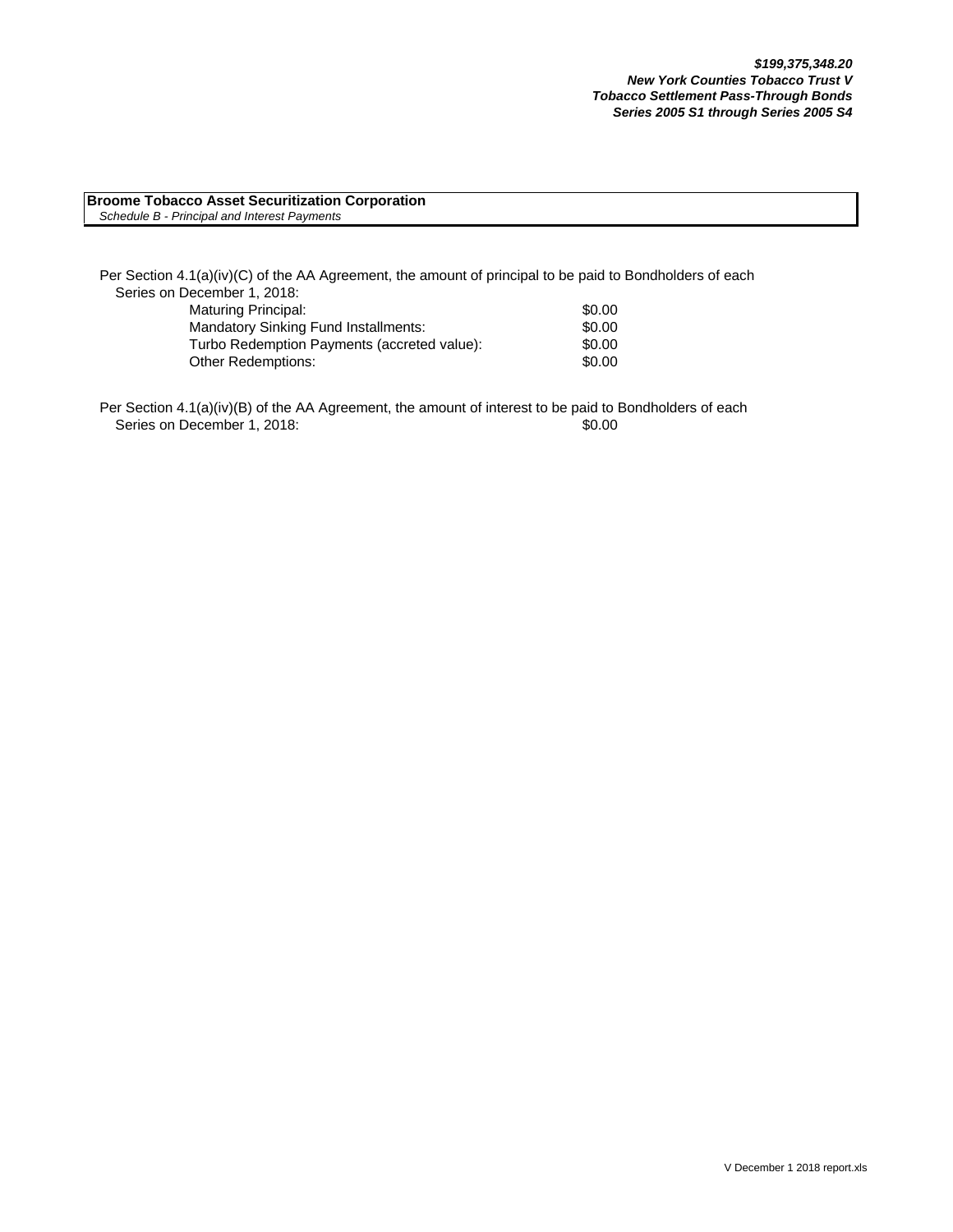**Broome Tobacco Asset Securitization Corporation**  *Schedule C - Account Balances as of December 1, 2018*

Per Section 7.08(b) of the Supplemental Indenture and Section 4.1(a)(iv)(D) of the AA Agreement, the amount on deposit in each Account as of December 1, 2018 is expected to be:

| <b>Collection Account</b>            | \$0.00 |
|--------------------------------------|--------|
| Bond Fund                            | \$0.00 |
| Lump Sum Redemption Account          | \$0.00 |
| <b>Extraordinary Payment Account</b> | \$0.00 |
| <b>Turbo Redemption Account</b>      | \$0.00 |
| Rebate Account                       | \$0.00 |

 $1$  As set forth in the statements provided by the Trustee.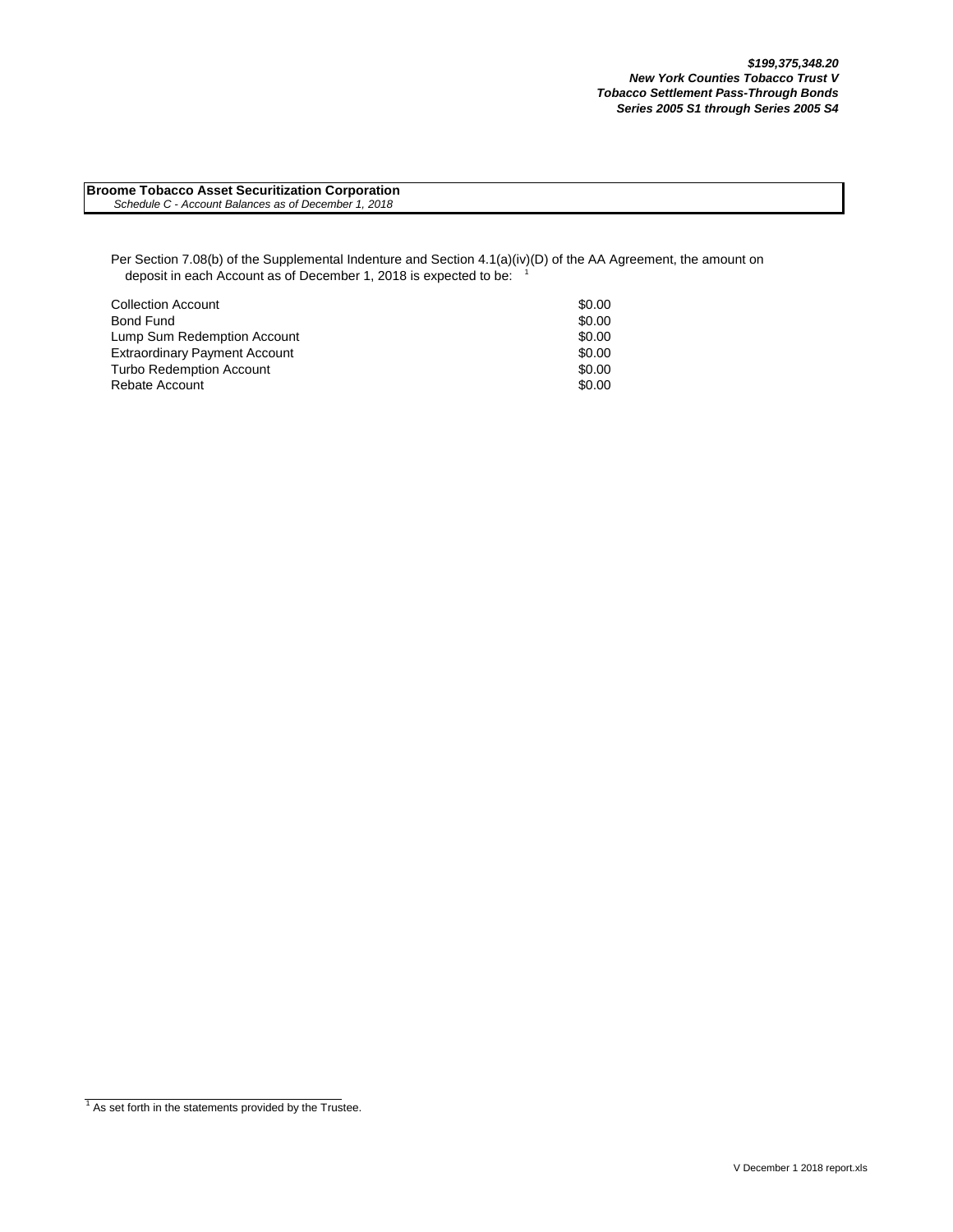**Broome Tobacco Asset Securitization Corporation** *Schedule D - TSR Payments and Pending Litigation*

Per Section 6.05(a) of the Supplemental Indenture, the amount, and to the extent available, the types of payments constituting TSRs that were received during the preceding 12-month period, is equal to \$2,900,371.44

Per Section 6.05(a) of the Supplemental Indenture, to the knowledge of the Corporation, descriptions of any litigation pending against the State, the County or the Corporation seeking to invalidate or overturn the MSA, the Local Law, the Agreement or the proceedings pursuant to which the Bonds are issued follow:

Please see the Appendix herein, which contains an update as of May 31, 2018 to the "Litigation Challenging the MSA, the Qualifying Statute and Related Litigation" section of the Official Statement dated November 15, 2005 prepared in connection with the Bonds.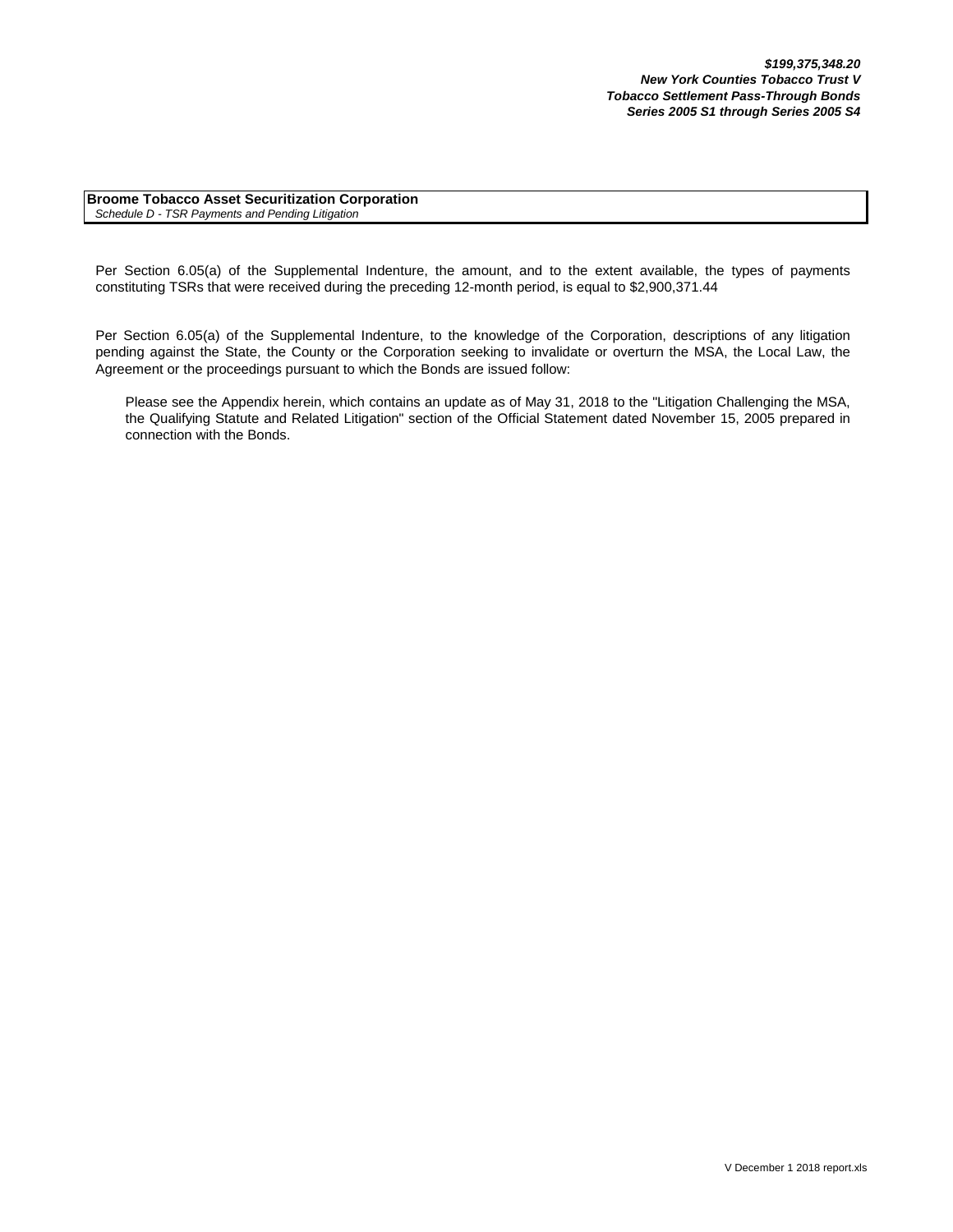#### **LITIGATION UPDATE Litigation Challenging the MSA, the Qualifying Statutes and Related Legislation**

#### *General Overview*

Certain smokers, smokers' rights organizations, consumer groups, cigarette importers, cigarette distributors, cigarette manufacturers, Native American tribes, taxpayers, taxpayers' groups and other parties have filed actions against some, and in certain cases all, of the signatories to the MSA alleging, among other things, that the MSA and Settling States' Qualifying Statutes and Complementary Legislation are void or unenforceable under certain provisions of law, such as the U.S. Constitution, state constitutions, federal antitrust laws, state consumer protection laws, bankruptcy laws, federal cigarette advertising and labeling law, and unfair competition laws as described below in this subsection. Certain of the lawsuits have further sought, among other relief, an injunction against one or more of the Settling States from collecting any moneys under the MSA and barring the PMs from collecting cigarette price increases related to the MSA. In addition, class action lawsuits have been filed in several federal and state courts alleging that under the federal Medicaid law, any amount of tobacco settlement funds that the Settling States receive in excess of what they paid through the Medicaid program to treat tobacco related diseases should be paid directly to Medicaid recipients.

### *Qualifying Statute and Related Legislation*

Under the MSA's NPM Adjustment, downward adjustments may be made to the Annual Payments and Strategic Contribution Fund Payments payable by a PM if the PM experiences a loss of market share in the United States to NPMs as a result of the PM's participation in the MSA. A Settling State may avoid the effect of this adjustment by adopting and diligently enforcing a Qualifying Statute, as hereinafter described. The State has adopted the Model Statute, which is a Qualifying Statute under the MSA. The Model Statute, in its original form, required an NPM to make escrow deposits approximately in the amount that the NPM would have had to pay to all of the states had it been a PM and further authorized the NPM to obtain from the applicable Settling State the release of the amount by which the escrow deposit in that state exceeded that state's allocable share of the total payments that the NPM would have made as a PM. Allocable Share Release Amendments have been enacted in the State and all other Settling States except Missouri, amending the Qualifying Statutes in those states by eliminating the reference to the allocable share and limiting the possible release an NPM may obtain under the statute to the excess above the total payment that the NPM would have paid had it been a PM.

In addition, at least 45 Settling States (including the State) have passed legislation (often termed "**Complementary Legislation**") to further ensure that NPMs are making escrow payments required by the states' respective Qualifying Statutes, as well as other legislation to assist in the regulation of tobacco sales. Pursuant to the State's Complementary Legislation, every tobacco product manufacturer whose cigarettes are sold in the State, whether directly or through a distributor, retailer, or similar intermediary or intermediaries, is required to certify annually to the Attorney General of the State that it is either a PM or an NPM in full compliance with the State's Qualifying Statute.

The Qualifying Statutes and related legislation (including those of the State), like the MSA, have also been the subject of litigation in cases alleging that the Qualifying Statutes and related legislation violate certain provisions of the U.S. Constitution and/or state constitutions and are preempted by federal antitrust laws. The lawsuits have sought, among other relief, injunctions against the enforcement of the Qualifying Statutes and the related legislation. To date, such challenges have not been ultimately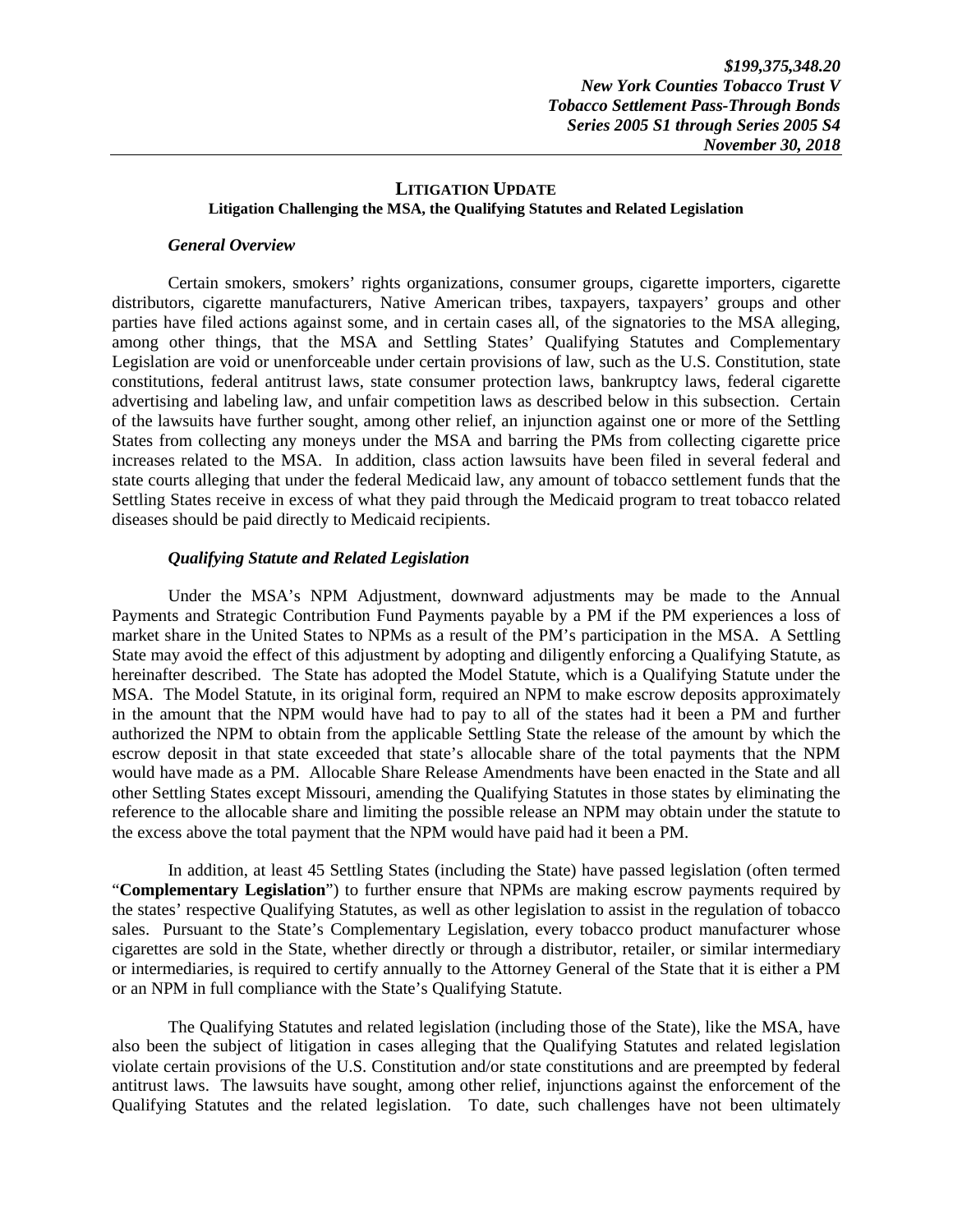successful. The Qualifying Statutes and related legislation may also continue to be challenged in the future. Challenges to the Qualifying Statutes and related legislation are described below under "*Litigation*" in this subsection.

A determination that a Qualifying Statute is unconstitutional would have no effect on the enforceability of the MSA itself; such a determination could, however, have an adverse effect on payments to be made under the MSA if one or more NPMs were to gain market share.

A determination that an Allocable Share Release Amendment is unenforceable would not constitute a breach of the MSA but could permit NPMs to exploit differences among states, and thereby potentially increase their market share at the expense of the PMs.

A determination that the State's Complementary Legislation is unenforceable would not constitute a breach of the MSA or affect the enforceability of the State's Qualifying Statute; such a determination could, however, make enforcement of the State's Qualifying Statute against NPMs more difficult for the State.

#### *Litigation*

All of the judgments rendered to date on the merits have rejected the challenges to the MSA and Settling States' Qualifying Statutes and Complementary Legislation presented in the cases. In *VIBO*, a tobacco manufacturer who became a party to the MSA in 2004 (General Tobacco) sued the attorneys general of the Settling States, the OPMs, and other SPMs in the U.S. District Court for Western Kentucky in 2008. It alleged that the MSA and the refusal of the PMs to waive the PMs' most-favored nation rights and the Settling States' refusal to settle with the plaintiff on terms that the plaintiff preferred violated the federal antitrust laws and the Equal Protection, Commerce, Due Process, and Compact Clauses of the U.S. Constitution, and that the settling governmental entities fraudulently induced it to enter into the MSA. The plaintiff alleged that MSA participants, such as itself that were not in existence when the MSA was executed in 1998 but subsequently became participants, were unlawfully required to pay significantly more sums to the states than companies that joined the MSA within 90 days after its execution. In 2009, the district court granted motions to dismiss on all claims. First, the district court held that the PMs' involvement in the creation of the MSA, and their assertion of influence on the Settling States by refusing to give up any most favored nation protections that they held under the MSA (and thus deterring the Settling States from providing the plaintiff the settlement terms that the plaintiff desired) was protected from antitrust liability by the *Noerr-Pennington* ("**NP**") doctrine. The judicially created NP doctrine protects from antitrust liability persons or entities that petition or lobby the federal or state government to take actions that may impose restraints on trade. Second, the district court held that the attorneys general's involvement in and enforcement of the MSA, and their refusal to grant the plaintiff certain settlement terms, were sovereign acts of the states and immune from antitrust attack under the state action exemption. Third, the district court ruled that plaintiff had waived all of its federal constitutional challenges based on the Equal Protection, Due Process, and Commerce Clauses when it became a party to the MSA because the MSA provides in Section XV that all parties agree to waive "for the purposes of performance of the [MSA] any and all claims that the provisions of the [MSA] violate the state or federal constitutions". The district court further held that plaintiffs' Compact Clause claim should be dismissed because the MSA does not enhance state power to the detriment of the federal government power. Plaintiff appealed the dismissal of its claims to the U.S. Court of Appeals for the Sixth Circuit. On February 22, 2012, a three judge panel of the U.S. Court of Appeals for the Sixth Circuit ruled that the MSA does not amount to an unlawful conspiracy or anti-competitive behavior by the government and,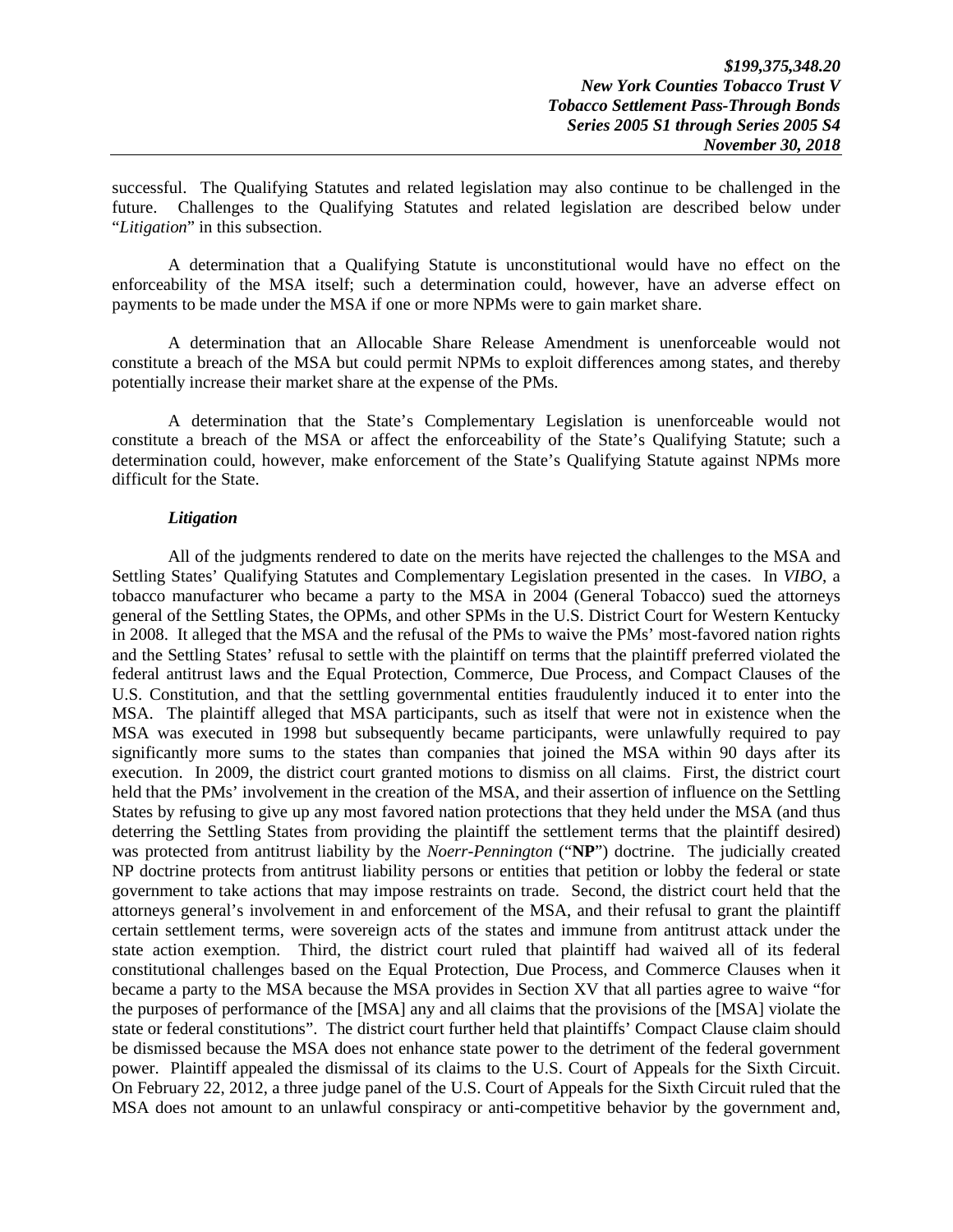accordingly, affirmed the district court's order and dismissed plaintiffs' appeal in this case. The time period for the plaintiffs to file a petition for certiorari to the U.S. Supreme Court expired.

In *Grand River*, certain cigarette manufacturers and distributors who were NPMs brought suit in 2002 against 31 states, including the State, and their attorneys general, alleging, among other things, that the Escrow Statutes contravened the Commerce Clause of the U.S. Constitution, the Sherman Act, and, in the case of plaintiff Grand River, the Constitution's Indian Commerce Clause. The district court had dismissed all claims against the states other than the State for lack of personal jurisdiction, and dismissed all claims except the antitrust claim against the State. On interlocutory appeal, the Second Circuit reversed the district court's dismissal against the non-New York defendants, reversed the dismissal of the dormant Commerce Clause claim, and affirmed the dismissal of the plaintiffs' other constitutional claims. As to the Commerce Clause claim, the Second Circuit held that the plaintiffs "state a possible claim that the practical effect of the challenged statutes and the MSA is to control prices outside of the enacting states by tying both the SPM settlement and NPM escrow payments to national market share, which in turn affects interstate pricing decisions". On remand, the Southern District on March 22, 2011 granted summary judgment to the defendants on all of plaintiffs' Sherman Act and Commerce Clause claims. Plaintiffs appealed to the Second Circuit and petitioned the Southern District to amend its dismissal of plaintiffs' Sherman Act and Commerce Clause claims. On January 30, 2012 the Southern District denied the plaintiffs' motion to amend the Southern District's March 22, 2011 dismissal by summary judgment of plaintiffs' claims that the MSA and related legislation violated the Sherman Act and the Commerce Clause. Plaintiffs then appealed this denial to the Second Circuit. On June 1, 2012 plaintiffs withdrew both appeals before the Second Circuit, which withdrawals were ordered by the Second Circuit on August 10, 2012. The case is now closed before the Second Circuit.

In *Freedom Holdings*, two cigarette importers who were NPMs sought in 2002 to enjoin the enforcement of the State's Qualifying Statute and Contraband Statute, claiming that the MSA and the legislation violated Section 1 of the Sherman Act, and the Commerce Clause of the U.S. Constitution. The Southern District dismissed the plaintiffs' complaint for failure to state a claim. On appeal, a three judge panel of the Second Circuit reversed the district court's dismissal. The Court held that, accepting the allegations of the complaint as true, the complaint alleged an "express market-sharing agreement among private tobacco manufacturers", and that the MSA, Escrow Statutes, and complementary legislation allowed the originally settling defendants to "set supracompetitive prices that effectively cause other manufacturers either to charge similar prices or to cease selling". The Court additionally held that, at the pleading stage, the defendants had not established that the legislation was protected by the state action exemption articulated under *Parker v. Brown* ("**Parker**") and its progeny, or as protected petitioning of government under the NP doctrine. The Court upheld the dismissal of the plaintiffs' Commerce Clause claim—although reserving the dormant Commerce Clause issue that plaintiffs had not asserted—and permitted the plaintiffs to amend to add allegations in their Fourteenth Amendment Equal Protection claim. The Second Circuit issued a subsequent opinion denying a motion for rehearing. The plaintiffs thereafter amended their complaint and brought a motion for a preliminary injunction against the State's Qualifying Statute and Contraband Statute. The district court granted an injunction against the Allocable Share Release Amendment, but otherwise denied the motion. The plaintiffs appealed and the Second Circuit affirmed the district court's denial of the broader preliminary injunction on the ground that plaintiffs had not established irreparable injury. After remand from the Second Circuit, the district court in *Freedom Holdings* conducted an evidentiary hearing and bench trial, and issued judgment for defendants on all of the plaintiffs' claims. The court held that the MSA and its implementing legislation were not illegal per se and not pre-empted by the Sherman Act, that even if it were necessary to reach the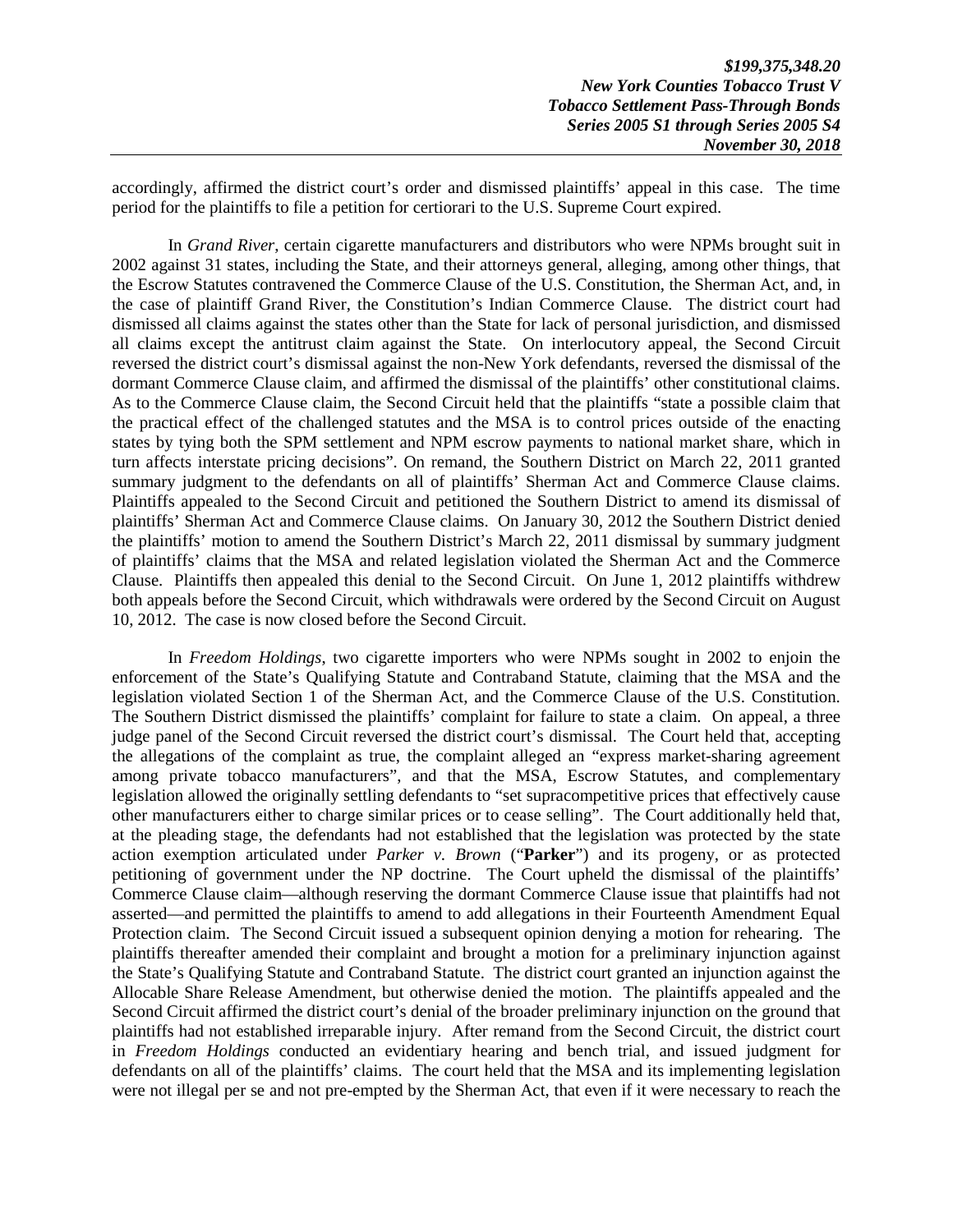*\$199,375,348.20 New York Counties Tobacco Trust V Tobacco Settlement Pass-Through Bonds Series 2005 S1 through Series 2005 S4 November 30, 2018* 

issue of state action exemption, that it shielded the defendants' conduct, and that the MSA and the legislation did not contravene the dormant Commerce Clause. On October 18, 2010, the Second Circuit affirmed the dismissal of the plaintiffs' claims. The U.S. Supreme Court has denied plaintiffs' petition for a writ of certiorari.

In *S&M Brands v. Caldwell*, certain NPMs and cigarette distributors brought an action in a federal district court in Louisiana in 2005 seeking, among other relief: (1) a declaration that the MSA and Louisiana's Qualifying Statute and Complementary Legislation are invalid as violations of the U.S. Constitution and the Federal Cigarette Labeling and Advertising Act; and (2) an injunction barring the enforcement of the MSA and Louisiana's Qualifying Statute and Complementary Legislation. Following the state defendant's motion to dismiss the complaint for lack of jurisdiction, the U.S. District Court for the Western District of Louisiana (the "**Western District**") allowed the case to proceed on claims that the MSA and Louisiana's Complementary Legislation are violations of the federal antitrust laws and of the Compact Clause, Commerce Clause, Due Process Clause and First Amendment of the U.S. Constitution, and the Federal Cigarette Labeling and Advertising Act, and dismissed the claims that alleged violation of the Tenth Amendment of the U.S. Constitution. In September 2009, the Western District granted defendant's motion for summary judgment and dismissed with prejudice all claims by the plaintiffs. In August 2010, the Fifth Circuit affirmed the Western District's order granting summary judgment for the defendants. The Fifth Circuit held that the district court correctly concluded that the MSA did not violate the Compact Clause because the MSA only increases states' power vis-à-vis the PMs and does not result in an accompanying decrease of the power of the federal government. The Fifth Circuit also ruled that the Escrow Statute did not violate the federal antitrust laws for the reasons set forth in its prior decision in *Xcaliber Int'l Ltd. v. Caldwell*, and held that the MSA did not violate federal antitrust laws after adopting the rationales of the Sixth Circuit and other circuits that previously considered the issue. In addition, the Fifth Circuit affirmed the dismissal of plaintiffs' Commerce Clause and Due Process Clause claims because plaintiffs had failed to show that the Louisiana Escrow Statute and the MSA had the effect of increasing cigarette prices outside of Louisiana. With respect to plaintiffs' First Amendment challenge to the MSA and the Escrow Statute, the Fifth Circuit found that the only statute applicable to plaintiffs as NPMs was the Escrow Statute, which the court determined did not compel or abridge plaintiffs' speech. Similarly, the Fifth Circuit found that the MSA and Escrow Statute did not violate the Federal Cigarette Labeling and Advertising Act because plaintiffs are not compelled to join the MSA and the Escrow Statute does not have any connection with cigarette packaging, advertising, or promotion. The U.S. Supreme Court denied plaintiffs' petition for writ of certiorari.

In the other decisions upholding the MSA or accompanying legislation, the decisions were rendered either on motions to dismiss or motions for summary judgment. Courts rendering those decisions include the U.S. Courts of Appeals for the Tenth Circuit in *KT & G Corp. v. Edmondson*, and *Hise v. Philip Morris Inc*.; the Eighth Circuit in *Grand River Enterprises v. Beebe*; the Third Circuit in *Mariana v. Fisher*, and *A.D. Bedell Wholesale Co. v. Philip Morris Inc*; the Fourth Circuit in *Star Sci., Inc. v. Beales*; the Sixth Circuit in *S&M Brands v. Cooper*, *S&M Brands, Inc. v. Summers and Tritent Inter'l Corp. v. Commonwealth of Kentucky*; the Ninth Circuit, in *Sanders v. Brown*; and multiple lower courts.

In January 2011, an international arbitration tribunal rejected claims brought against the United States challenging MSA-related legislation in various states under NAFTA.

The MSA and related state legislation may be challenged in the future. A determination by a court having jurisdiction over the State and the Corporation that the MSA or related State legislation is